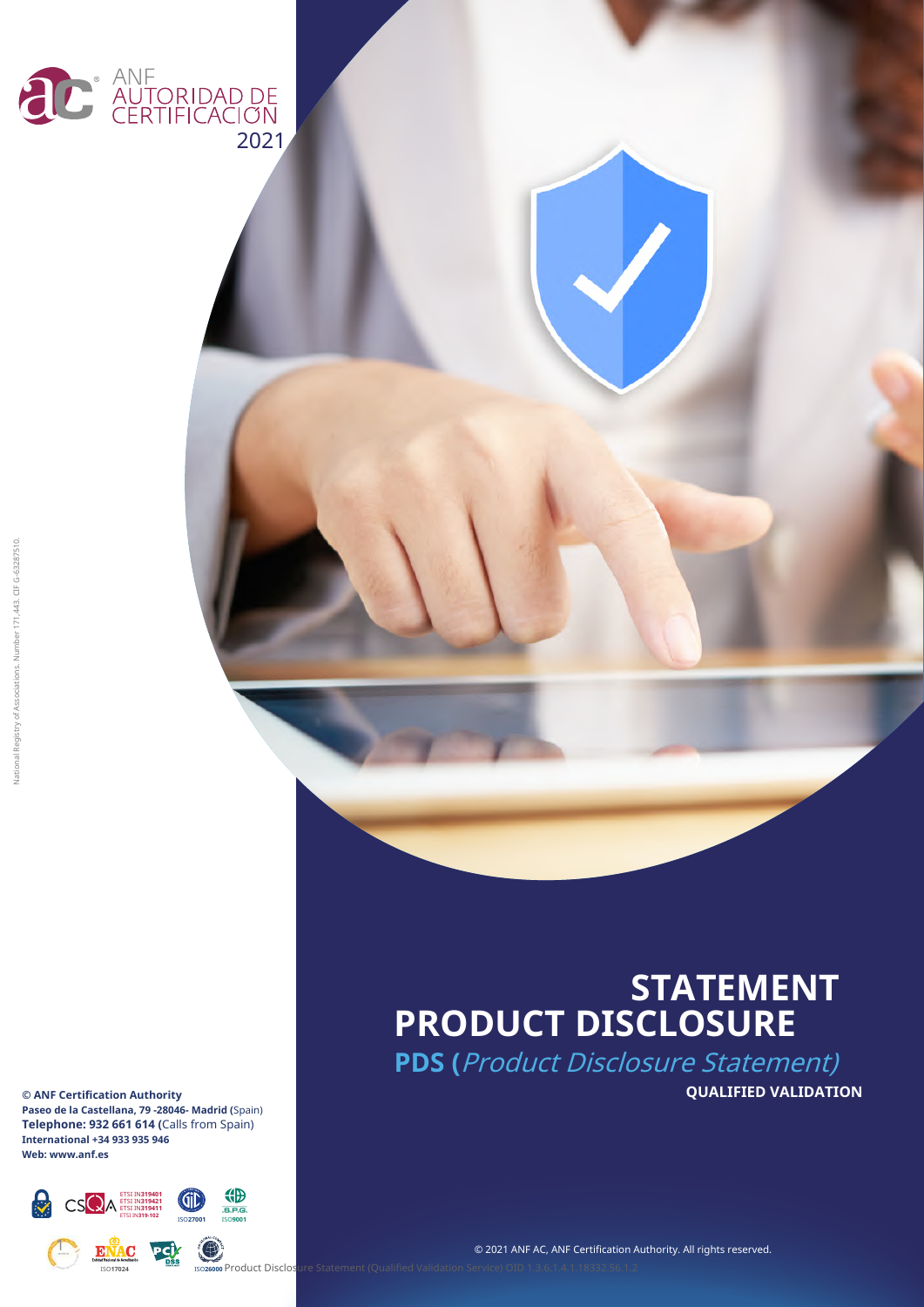



#### **Important announcement**

This document is the property of ANF Certification Authority Its reproduction and dissemination is prohibited without the express authorization of ANF Certification Authority

#### **2020 - 2021 CC-BY- ND (Creative commons licenses)**

Direction: **Paseo de la Castellana, 79 - 28046 - Madrid (**Spain) Telephone: **932 661 614 (**calls from Spain) two International (+**34) 933 935 946 www.anf.es**

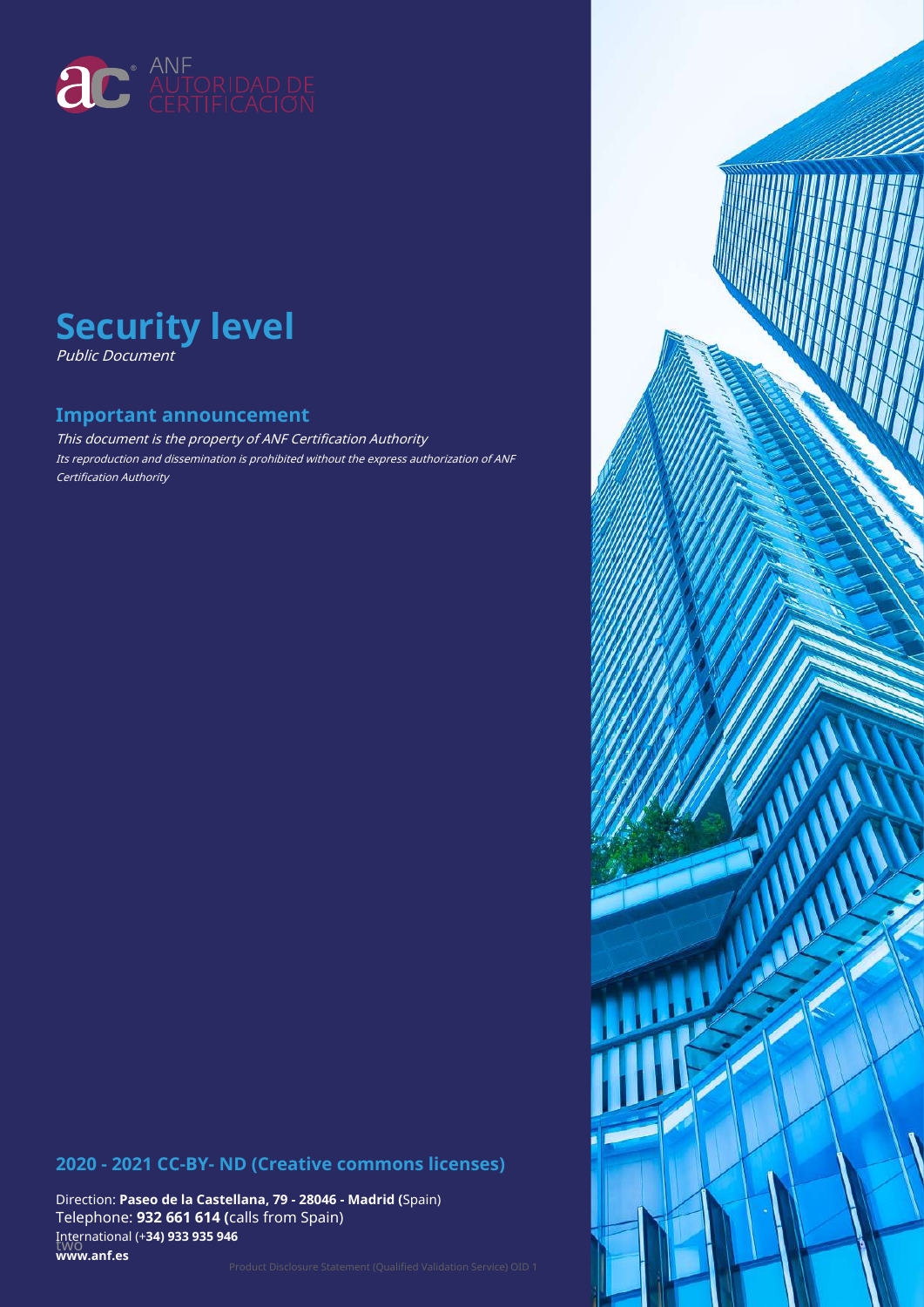

# **Contact information of the Qualified Trust Services Provider**



**ANF Certification Authority (ANF AC), NIF G63287510,** is the Certification Authority that, as a Qualified Trust Services Provider, issues qualified certificates under eIDAS.



Paseo de la Castellana, 79 28046- Madrid (Spain)







**Corporate management Administration - Legal Services - Engineering** 

Gran de les Vía Corts Catalanes, 996 08018 - Barcelona (Spain)



**Electronic office: Electronic office:**

**ANF AC makes contact forms available to the public through the electronic headquarters of ANF AC**

- General matters in **https://www.anf.es/contacto/**
- Press in **https://www.anf.es/contacto/#prensa**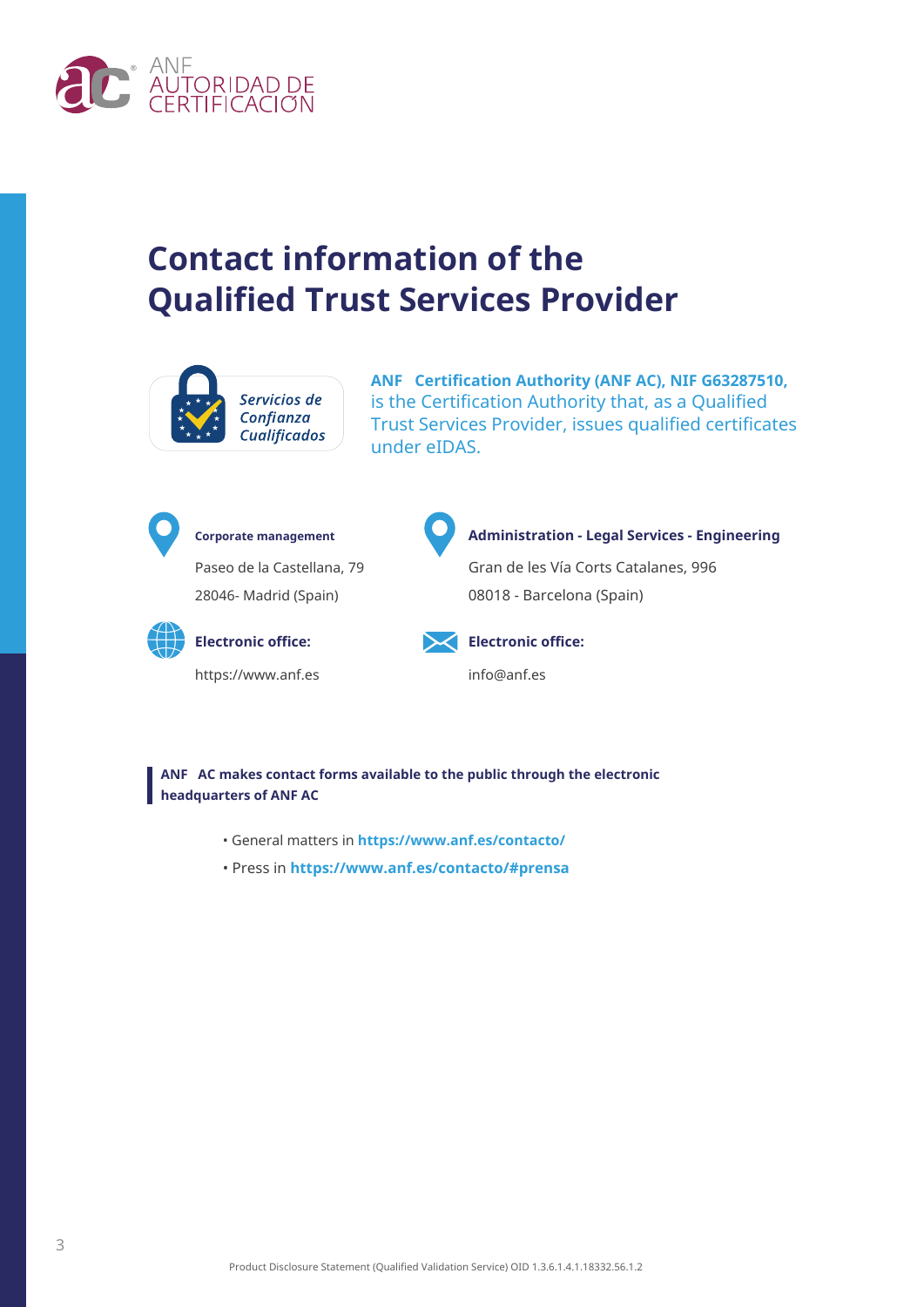

### **Qualified validation services for electronic signatures and stamps**

**ANF AC is the Qualified Provider of the Electronic Signature and Stamp Validation Service (QSVSP) and provides this qualified validation service (QSVS).**



**ANF AC's signature and electronic stamp validation services are qualified**  and, respectively, **comply with articles 32 and 40 of Regulation (EU) No 910/2014, of the European Parliament and of the Council, of July 23, 2014,** on electronic identification and trust services for electronic transactions in the internal market (eIDAS).

**This service verifies that the documents submitted for validation meet the requirements of the eIDAS Regulation and standards in the matter, using operating procedures and information security management procedures that exclude any probability of data manipulation:**

- Check the validity of **QES / AES and QEseal / AESeal.**
- **Valid qualified certificates:** verifying qualification, integrity, authenticity and validity.
- **Valid qualified electronic time stamps:** verifying qualification, integrity, authenticity and validity.

Validation reports are issued in PDF and XML format, and they are electronically sealed by ANF AC.

**• You can check your inclusion in the trusted list of trusted service providers (TSL - Trusted Service List) in Spain, through the link,**



https://sede.serviciosmin.gob.es/Prestadores/TSL/TSL.pdf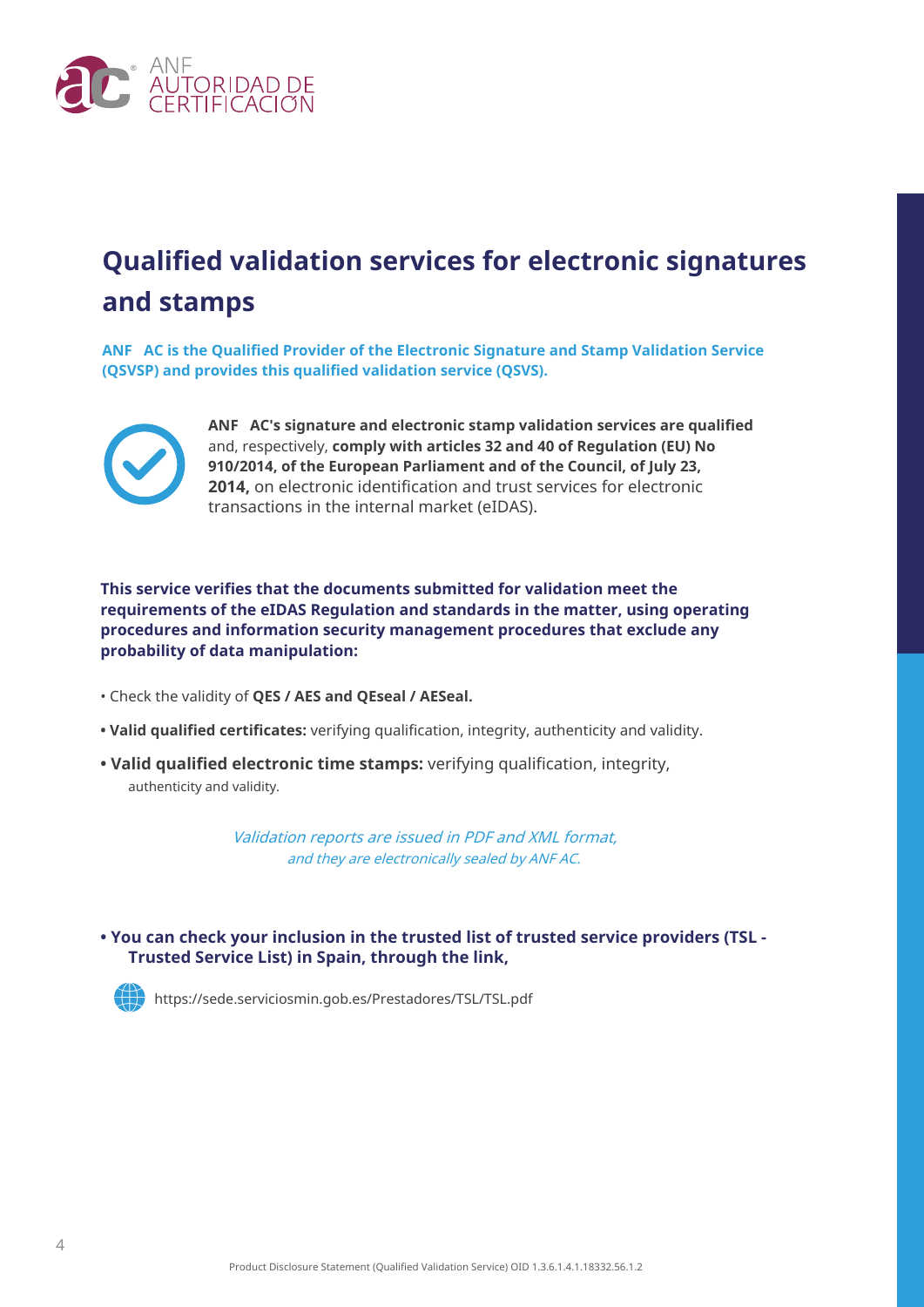

### **Supported Validation Service Policy (s)**

**The QSVS works on the basis of a validation policy of signatures as input, that is, the validation of signatures / stamps, is always performed against a validation policy.**

**The validation policies supported and whose requirements are used to perform the process are:**

| <b>ANF AC Validation Policy</b>                               | OID 1.3.6.1.4.1.18332.56.1.1 |
|---------------------------------------------------------------|------------------------------|
| <b>Conforms to the ETSI TS 119 441 validation criteria</b>    | OID 0.4.0.19441.1.1          |
| Conforms to the ETSI TS 119 441 qualified validation criteria | OID 0.4.0.19441.1.2          |

**• This Validation Policy of ANF AC permanently updated and published in,**



**Ally** https://www.anf.es

The validation report specifies the key and level of the validated electronic signature / seal.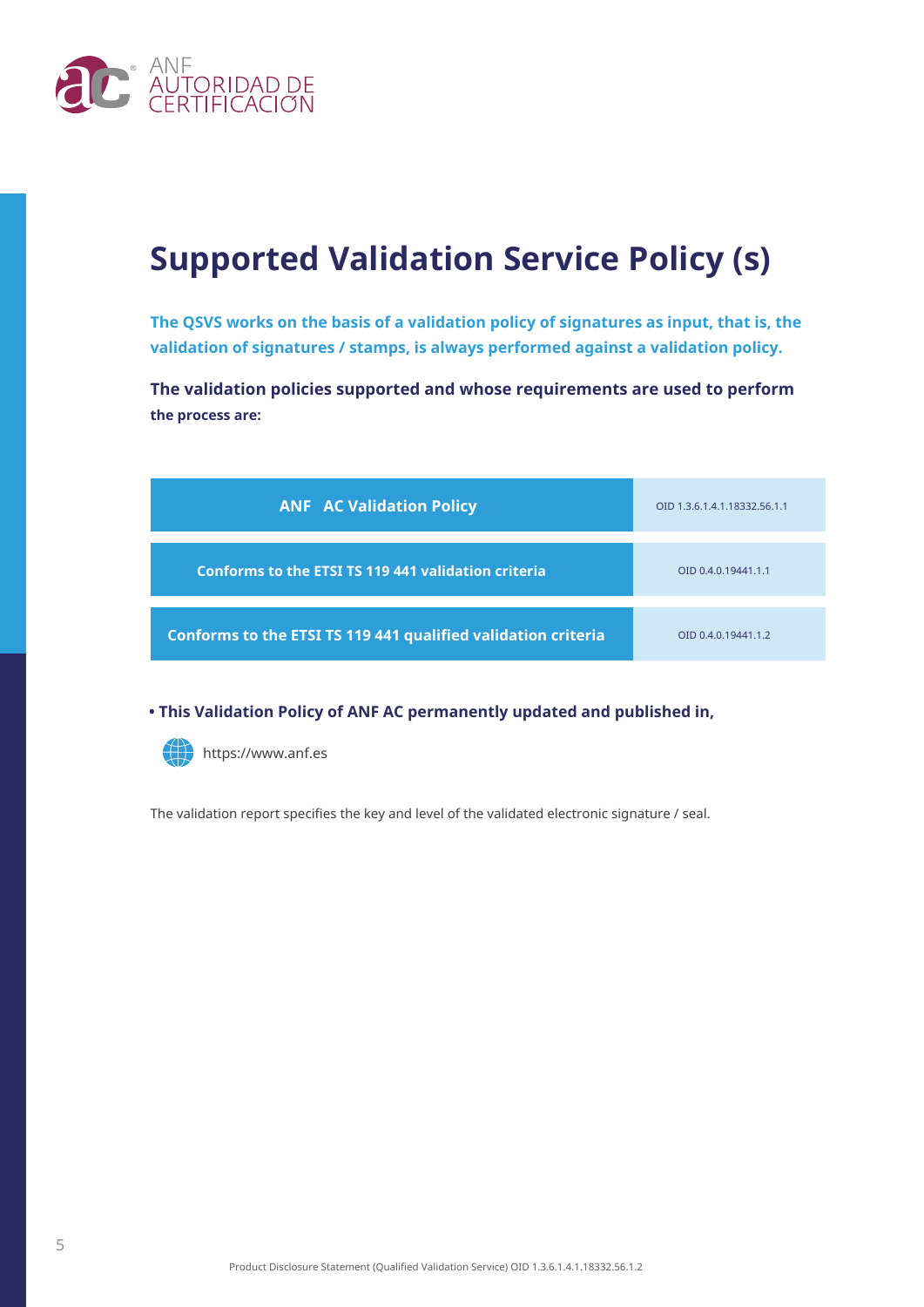

# **Parties involved**



### **QUALIFIED PROVIDER OF VALIDATION SERVICES (QSVSP).**

**1** In the context of this document ANF AC. ANF AC assumes general responsibility for the validation service, even when some functions are assumed by contracted third parties.



#### **SUBSCRIBER.**

**two** It is the responsibility of the client who hires the validation service and submits signatures and / or electronic seals to validation.

**3**

#### **USERNAME.**

Application or human interacting with a signature validation client.



#### **THIRD WHO TRUST.**

**4** Third parties that without being the subscriber or the user, are authorized to access the qualified validation reports and trust them.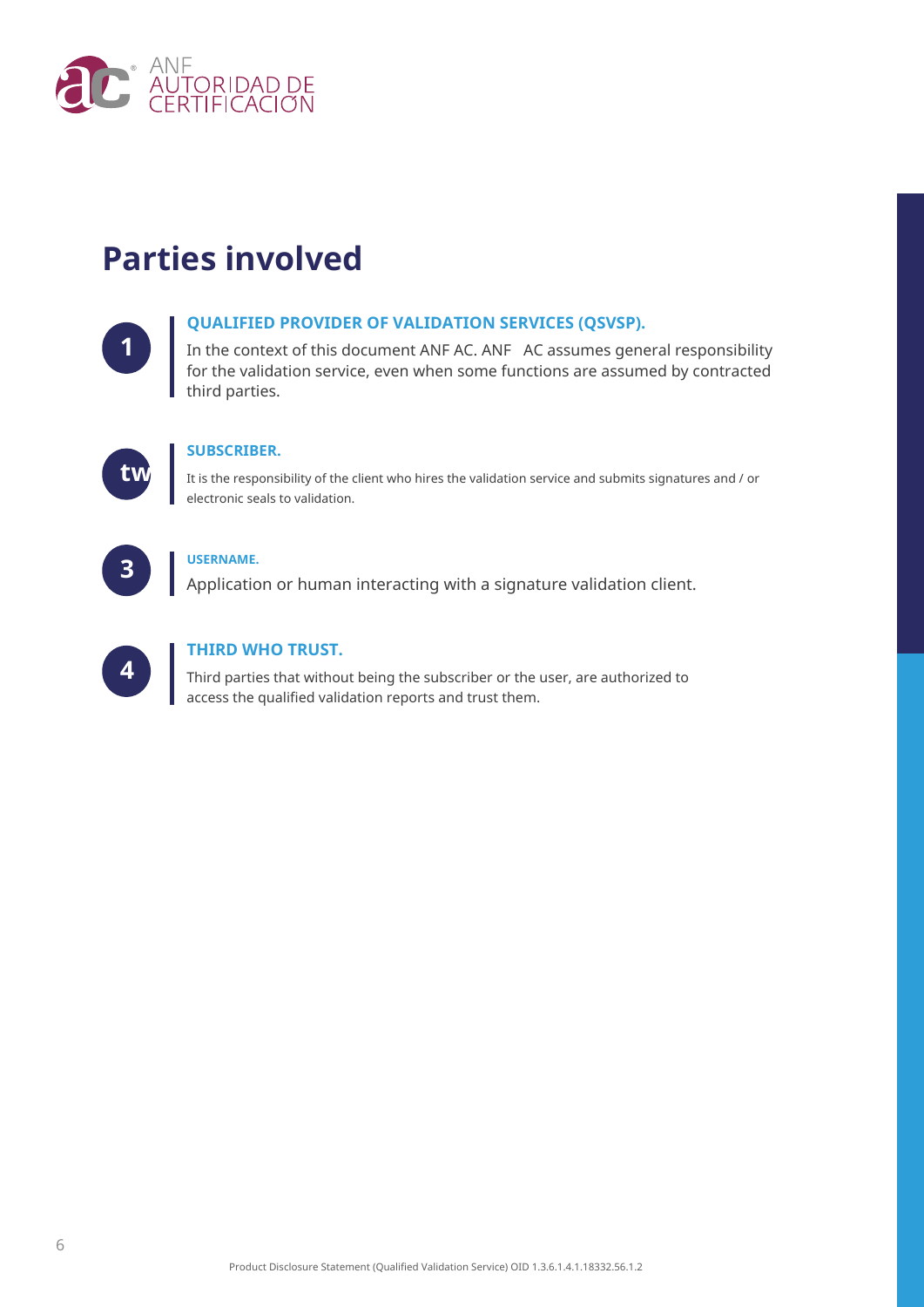

### **Signature commitments**

**In accordance with ETSI TS 119 172-1, the possible inclusion of signature commitments will be taken into account and will be recorded in the validation report.**

**Specifically, the accepted signature commitments (may include one or more) are:**

- **OID 1.2.840.113549.1.9.16.6.1 -**The signature is intended for data authentication purposes only. Indicates that the signer acknowledges having created, approved and sent the signed data, the URI of this commitment ishttp://uri.etsi.org/01903/v1.2.2#ProofOfReceipt.
- **OID 1.2.840.113549.1.9.16.6.2 As acknowledgment of receipt.** Indicates that the signer acknowledges have received the content of the signed data; the URI of this commitment ishttp: // uri. etsi.org/01903/v1.2.2#ProofOfReceipt.
- **OID1.2.840.113549.1.9.16.6.3 -**C**or proof of delivery.** Indicates that the TSP providing that indication has delivered the signed data in a mailbox accessible to the recipient of the signed data. The URI of this commitment ishttp://uri.etsi.org/01903/v1.2.2#ProofOfDelivery.
- **OID1.2.840.113549.1.9.16.6.4 -Sender's proof.** Indicates that the entity that provides that indication has sent the signed data (but didn't necessarily create it). The URI of this commitment ishttp://uri.etsi.org/01903/v1.2.2#ProofOfSender.
- **OID 1.2.840.113549.1.9.16.6.5 Approval test.** Indicates that the signer has approved the content of the signed data. The URI of this commitment ishttp://uri.etsi.org/01903/ v1.2.2 # ProofOfApproval.
- **OID 1.2.840.113549.1.9.16.6.6 Creation test.** Indicates that the signer has created the data signed (but not necessarily approved, nor sent that); the URI of this commitment ishttp://uri.etsi.org/01903/v1.2.2#ProofOfCreation.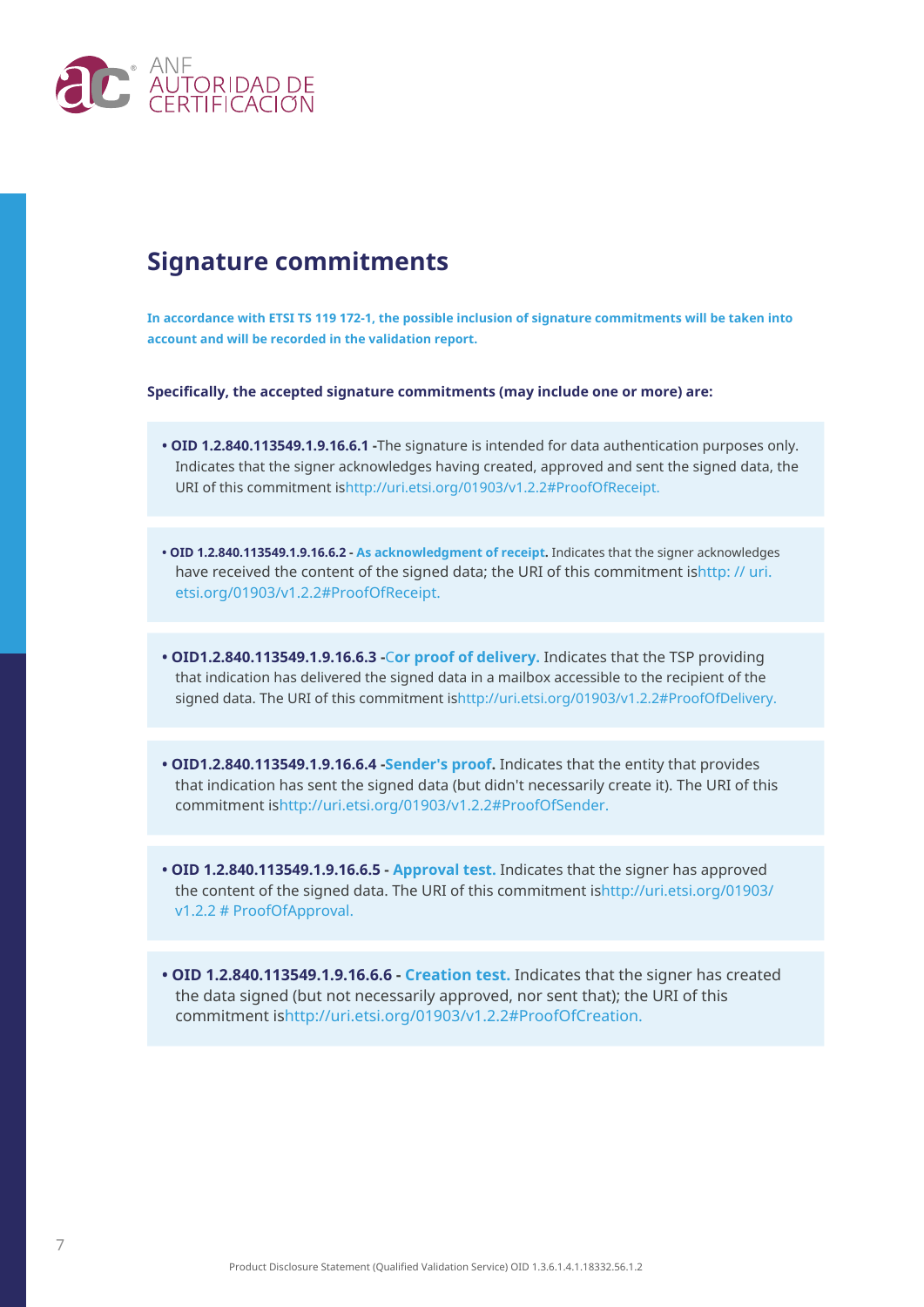

#### **ANF AC, in accordance with the provisions of Annex B of ETSI TS 119 172-1, has created the following proprietary OIDs:**

- **OID 1.3.6.1.4.1.18332.27.1.9 Use of the signature as a credential in an access control.** The signature is intended solely for the authentication of entities in order to leave evidence of the access request made by the signer.
- **OID 1.3.6.1.4.1.18332.27.1.12 Intermediate authorization.** The signature is intended only as an intermediate approval as part of a decision process.
- **OID 1.3.6.1.4.1.18332.27.1.14 Seen, reading mark.** The signature is intended solely to indicate having reviewed a document.
- **OID 1.3.6.1.4.1.18332.27.1.15 Intervention in the legal certification of a document original.** The signature is intended solely to certify that the signer guarantees that the signed document is an authentic copy that fully corresponds to an original.
- **OID 1.3.6.1.4.1.18332.27.1.16 Intervention as a witness.** Indicates that the signature is intended solely to indicate having witnessed the signature of another person on the same document (signed data) which has read the document in its entirety, and has signed it as proof of their compliance with them.

**• OID 1.3.6.1.4.1.18332.27.1.1 - Full legal effects according to OID Signature Policy 1.3.6.1.4.1.18332.27.1.1.** Indicates that the signature is intended to be used in a legal and contractual framework, in which it is desired to prove with probative force and full legal validity, that the signer agrees, except in those matters in which a mention or exception has been made. , or commitment to the agreements and conditions that are implicitly or explicitly outlined in the signed data.

The electronic signatures generated within the scope of this Electronic Signature Policy, can be used to subscribe all types of electronic documents, in accordance with the use limitations established by current legislation, and the restrictions derived from the Certification Policy to which it is submitted the electronic certificate used in its creation.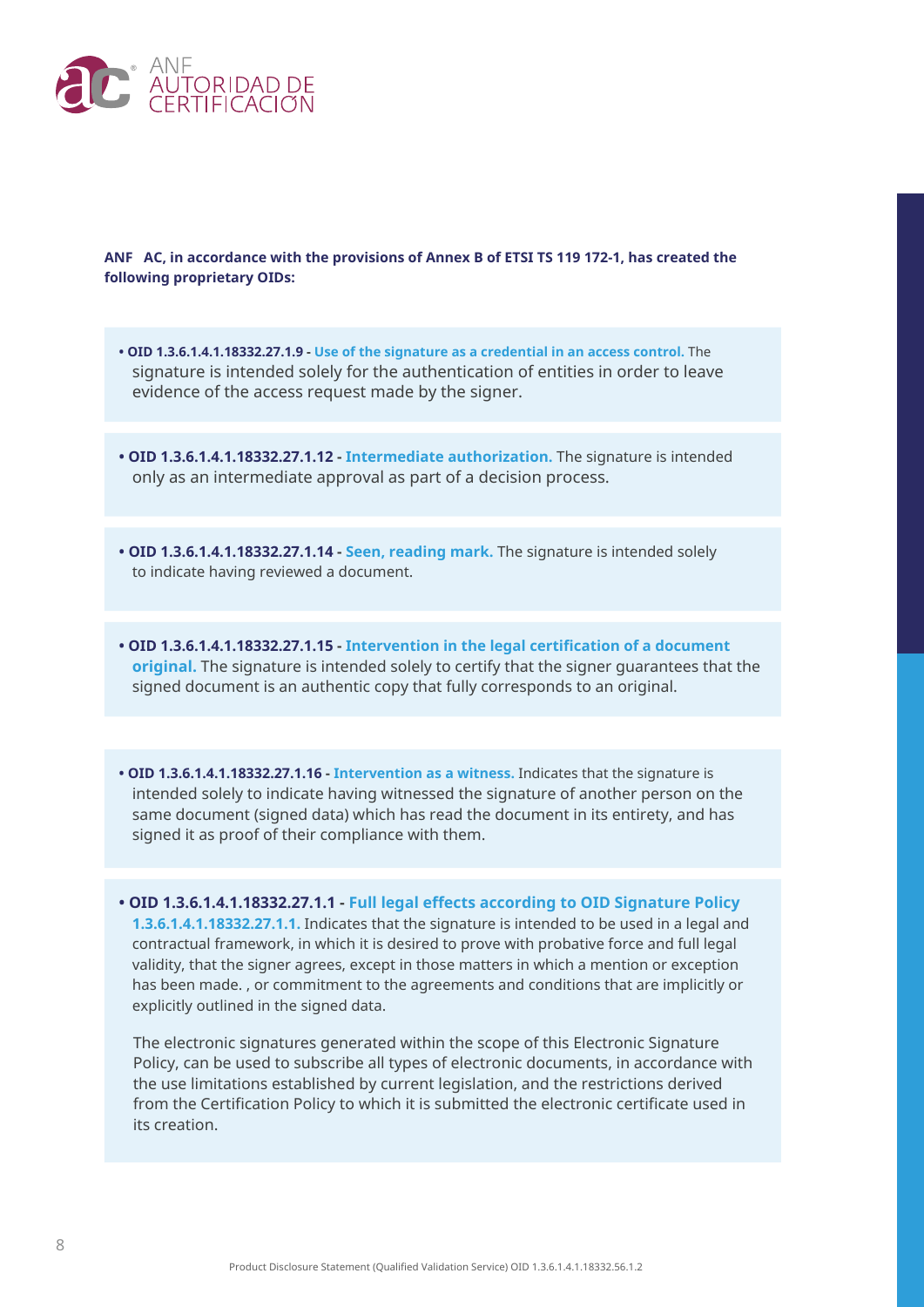

### **TSP validation**

**QSVS manages a repository with the Trusted Lists (TSL) published by each of the member countries of the Union and versioning control.**

**Before use, it is verified that the version to be used is the latest version published.**

> **The interpretation of the TSL is carried out in accordance with the provisions of ETSI TS 119 612.**

### **OCSP service**

**The SVSServ proceeds to verify the validity status of the certificates used in the elaboration of the electronic signature / seal by means of OCSP consultation. The OCSP response is required to comply with IETF RFC 6960, X.509, Internet Public Key Infrastructure Online Certificate Status Protocol –OCSP.**



**OCSP Responders must attend inquiries in real time,** directly on the repositories of the issuing entity of the certificates used, either in the elaboration of the signature, issuance of a time stamp, or electronic time stamp.

**OCSP responses are electronically signed by the QTSP.** The The validation process includes the certificate submitted for consultation and the entire chain of the Certification Hierarchy up to the first level (excluding Root CA).

### **Signature validation report**

**The validation report includes information on ANF AC in accordance with ETSI TS 119 612 Section 5.5.2, and on the application used.**

The requirements established by **ETSI TS 119 102-2 and ETSI TS 119 441.** In the event that ANF AC decides to make any variation in them, this variation will be collected in the **OID Validation Policy 1.3.6.1.4.1.18332.56.1.1.**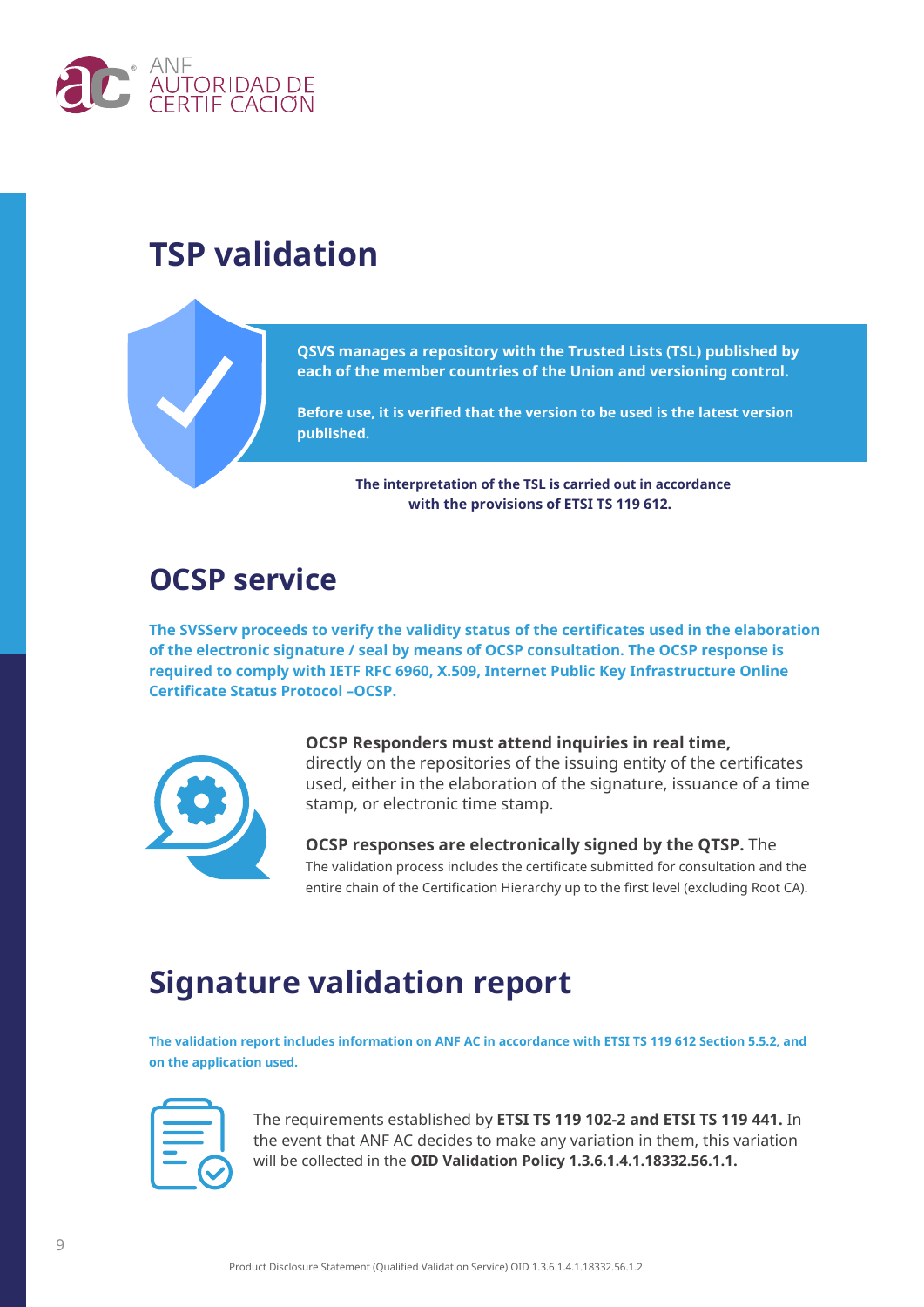

# **Signature validation report**

| <b>Status indication</b>          | <b>Semantics</b>                                                                                                                                                                                                                                                                                                                                                                                                 | <b>Validation report data</b>                                                                                                                                                                                                                                                         |
|-----------------------------------|------------------------------------------------------------------------------------------------------------------------------------------------------------------------------------------------------------------------------------------------------------------------------------------------------------------------------------------------------------------------------------------------------------------|---------------------------------------------------------------------------------------------------------------------------------------------------------------------------------------------------------------------------------------------------------------------------------------|
| <b>TOTAL-</b><br><b>CONFIRMED</b> | The QES / QESeal validation process has<br>a TOTAL-CONFIRMED:<br>• QES / QESeal cryptographic checks have<br>been successful (including hash<br>checking of the QES / QESeal<br>different data objects, indirectly<br>signed).<br>. The certification of the identity of the signer<br>has been positively validated (that is, the<br>signature certificate is valid).<br>· Successfully validated QES / QESeal. | The validation process confirms that<br>the certification chain is validated.<br>including the certificate for QES / QESeal,<br>used in the validation process together<br>with a specific signed / stamped attribute<br>(if it exists), which is considered<br>as a validation test. |
| <b>TOTAL-FAILURE</b>              | The QES / QESeal validation process has<br>a FULL-FAIL result because the<br>cryptographic checks of the QES /<br>QESeal.<br>They are unsuccessful (including the Hashes<br>controls of the different data objects,<br>Indirectly signed / sealed) or it has been<br>shown that the generation of the<br>Signature / seal has occurred after<br>Revocation / in QC suspension time.                              | The validation process explains the cause of<br>issuing a TOTAL-FAILURE report in order to<br>each of the elements that are taken into<br>account and that have given negative results.                                                                                               |
| <b>INDETERMINATE</b>              | The information available is not enough to<br>carry out the validation process and<br>determine the status indication by QES<br>/ QESeal: AWAY- CONFIRMED or AWAY<br><b>FAILURE.</b>                                                                                                                                                                                                                             | The validation process provides information in<br>order to explain the cause that gives as<br>result "indeterminate", and help<br>to determine the missing data to<br>complete the validation process.                                                                                |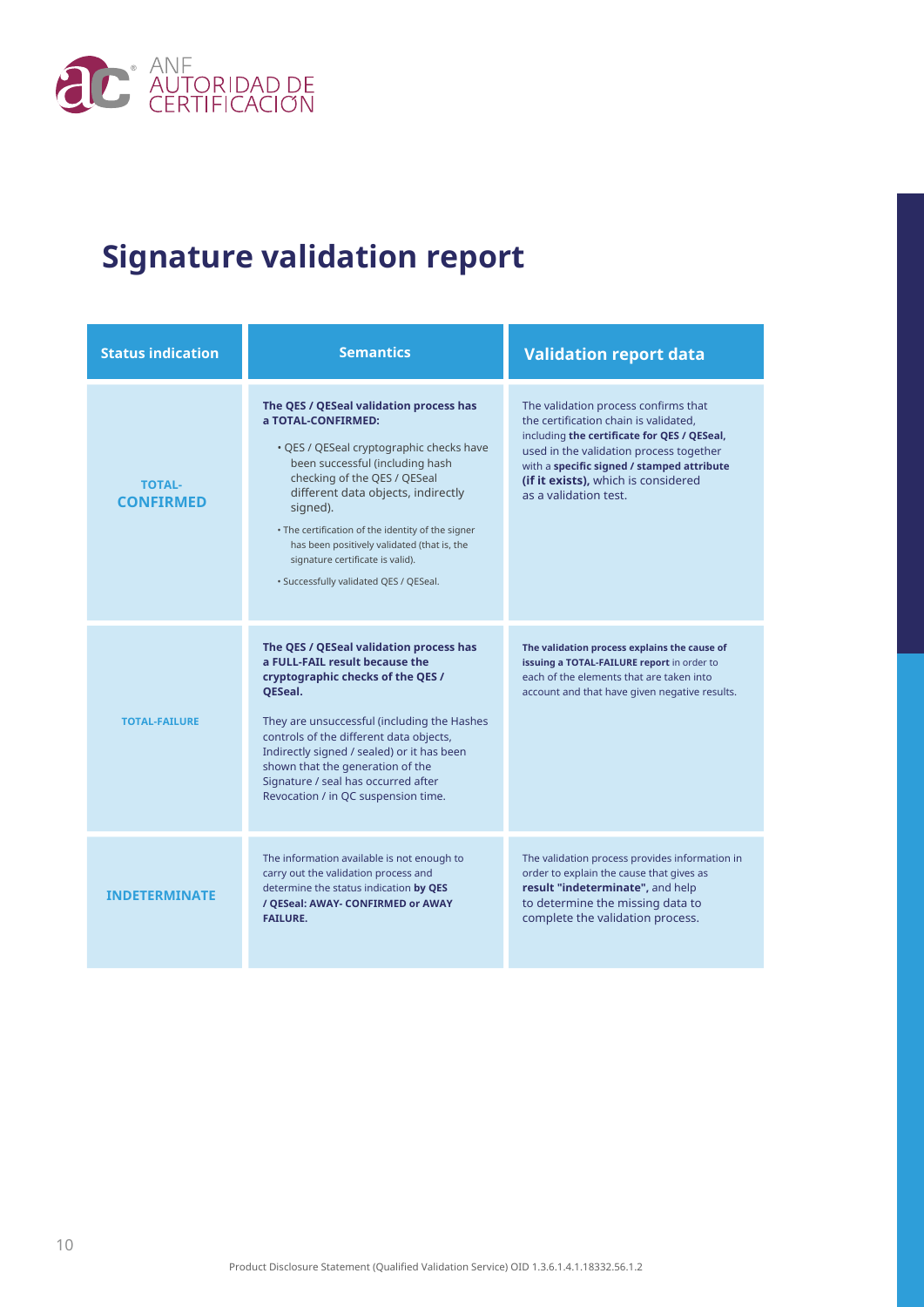

### **Certificate validation limitations**



Restrictions for the validation of X.509 certificates apply in the certification chain verification process according to **ETSI TS 119 172- 1, clause A.4.2.1.**

### **Cryptographic limitations**



Cryptographic restrictions on algorithms and parameters used in QES / QESeal creation apply, **as indicated in ETSI TS 119 172-1, clause A.4.2.1.**

### **Limitations of the elements of the signature**



Restrictions apply regarding QES / QESeal items that indicate DTBS (Data To Be Signed) requirements, **according to ETSI TS 119 172-1, clause A.4.2.1.**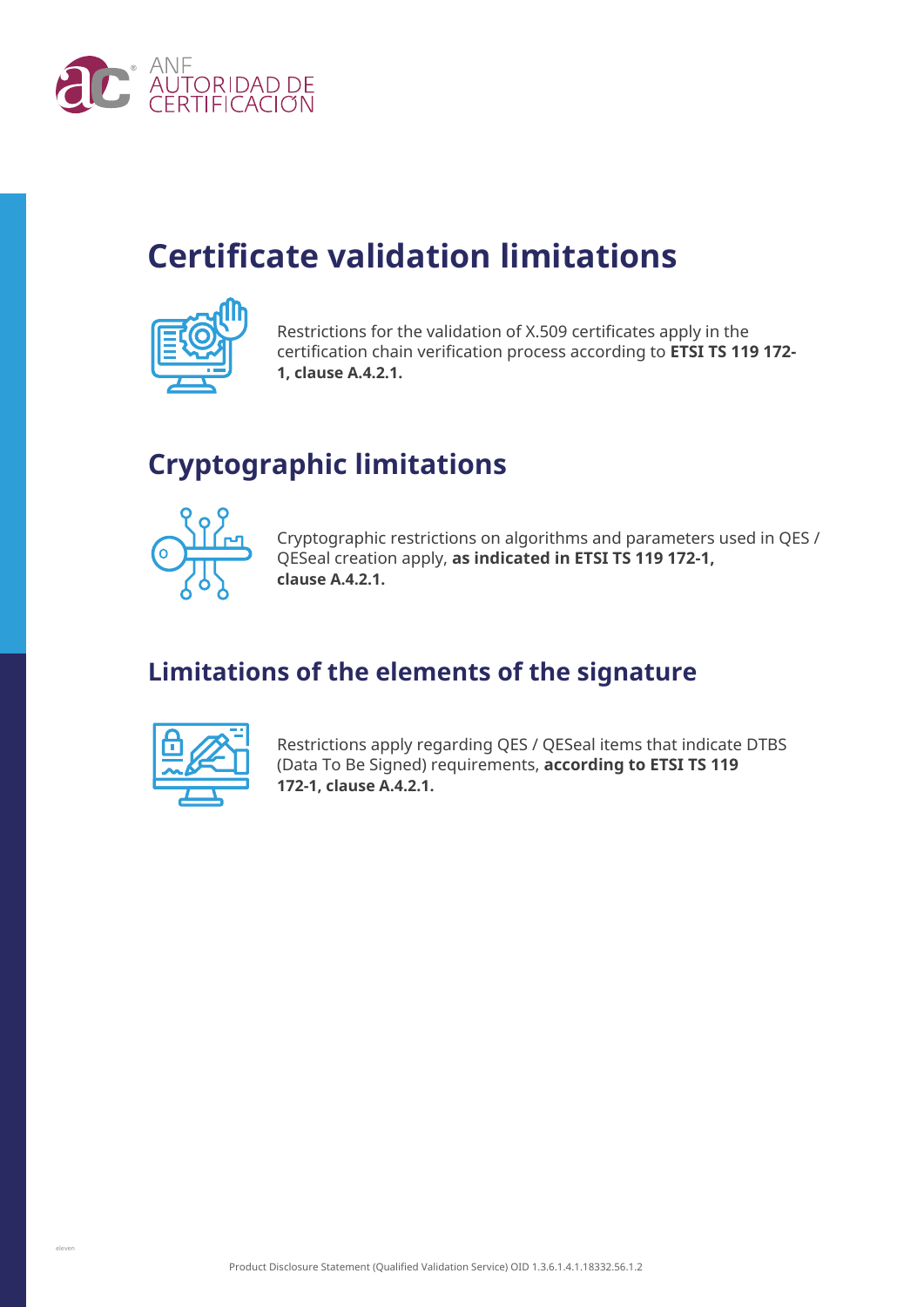

### **Limitations of formats and levels supported by QES / AES and QEseal / AESeal**

**The qualified service of validation of advanced / qualified electronic signatures / stamps (QSVS) from ANF AC, supports the following QES / QESeal formats:**

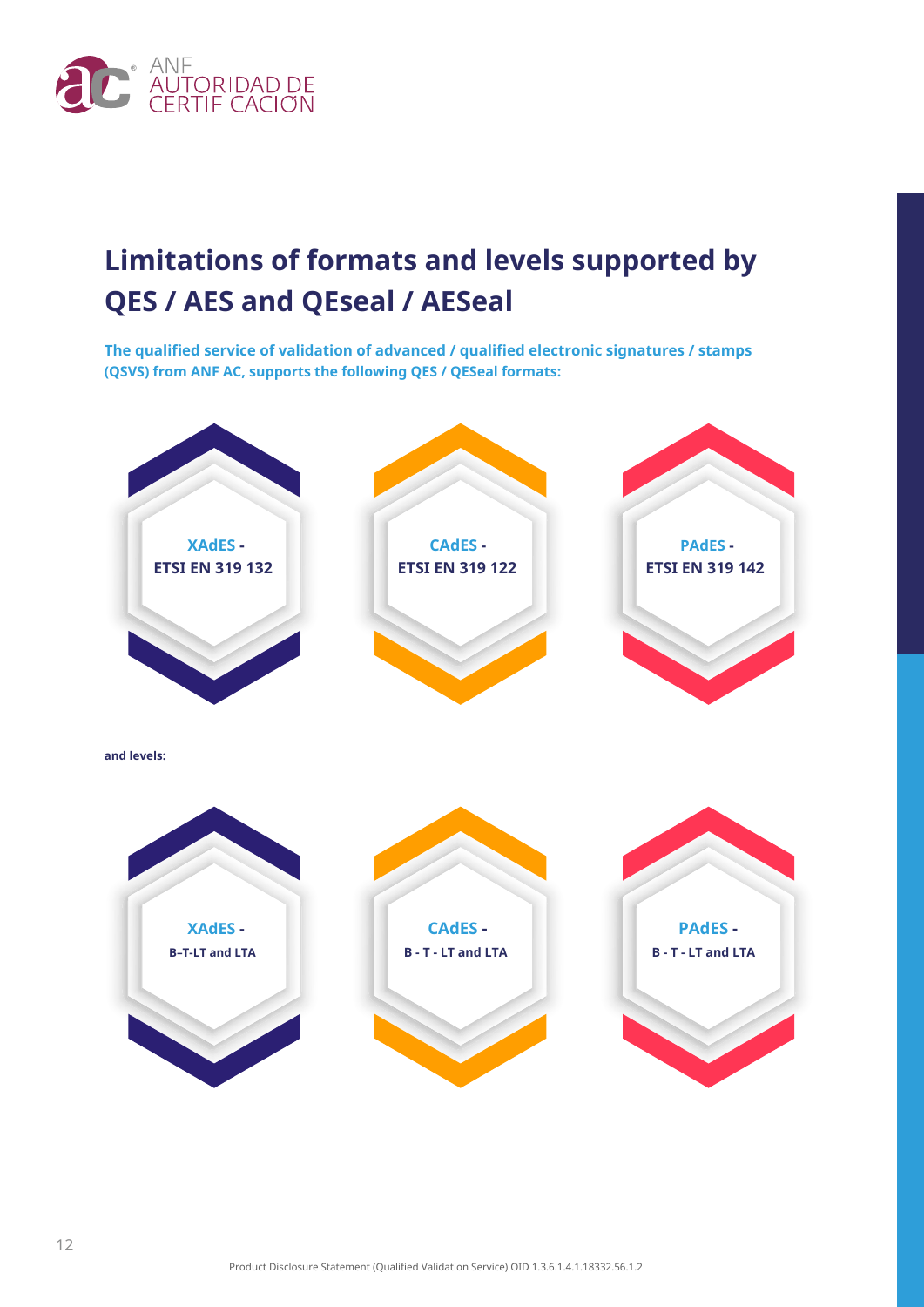![](_page_12_Picture_0.jpeg)

# **QES / AES and QEseal / AESeal restrictions supported**

| Signature / stamp position and signed data object                                          | <b>Value</b> |
|--------------------------------------------------------------------------------------------|--------------|
| Covering QES / QESeal - the signature / stamp covers the data object                       |              |
| Covered (type "letter") QES / QESeal - The signed data object covers the signature / stamp |              |
| Separate QES / QESeal - Signature / stamp and data object are separate<br>(independent)    |              |
| Simultaneously, positions were repeatedly compared A                                       |              |
| document has more than one QES / AES and QEseal / AESeal                                   |              |

### **Obligations and responsibilities of the subscriber and trusting third parties**

In sections **9.6.3, 9.6.4, 9.9.2 and 9.9.3 of the Certification Practices Statement of ANF AC OID 1.3.6.1.4.1.18332.1.9.1.1** and in the Terms and Conditions **OID 1.3.6.1.4.1.18332.5.1,** remain Defined the obligations of subscribers and trusting third parties.

**In particular, the subscriber and the third parties who trust before placing their trust in the qualified validation certificates, have the obligation to verify the validity of the electronic seal with which ANF AC authenticates it, having to use a qualified validation system of qualified electronic signature and seals.**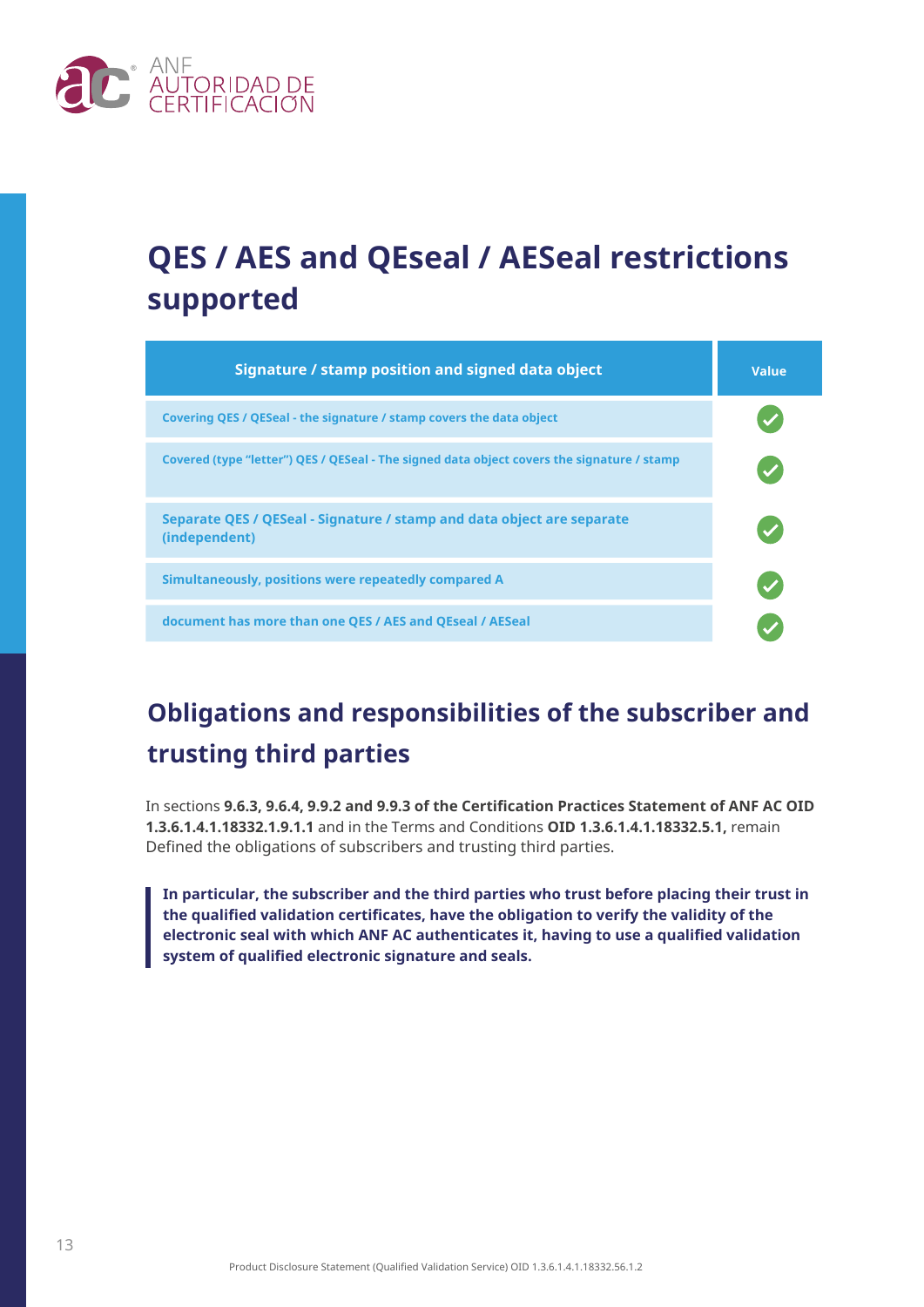![](_page_13_Picture_0.jpeg)

### **Obligations of the CA, AR, OVP, and their responsibilities**

In sections **9.6.1, 9.6.2 and 9.9.1** of the **ANF AC OID Certification Practice Statement 1.3.6.1.4.1.18332.1.9.1. 1**and in the Terms and Conditions **OID 1.3.6.1.4.1.18332.5.1,** remain Defined the obligations and responsibilities of the CA.

**ANF AC, to face the risk of liability for damages that may be caused by the certificate issuance service, as well as the intervention of its AR and OVP, has subscribed the corresponding civil liability insurance of FIVE MILLION EUROS (5,000,000. €).**

![](_page_13_Figure_4.jpeg)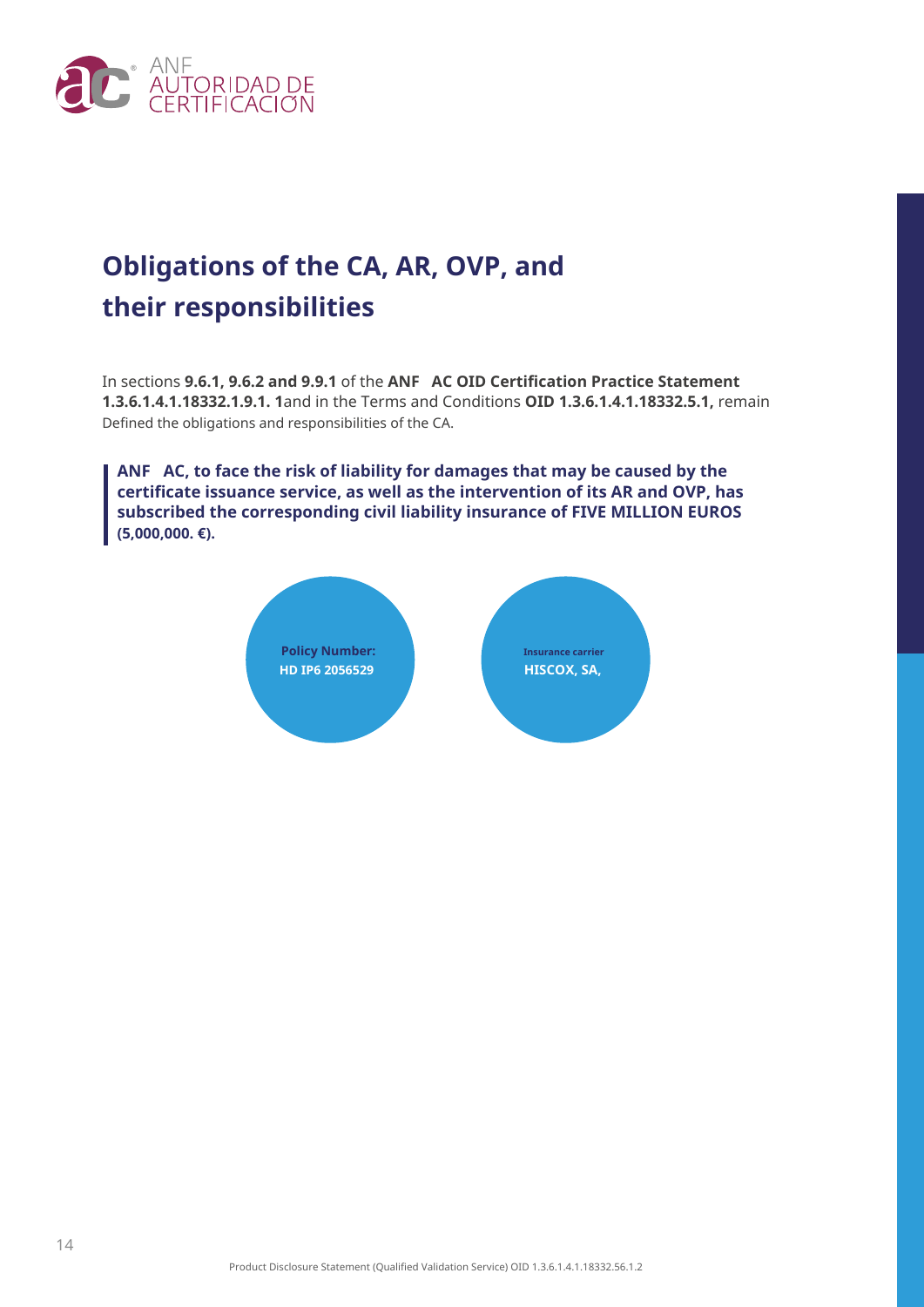![](_page_14_Picture_0.jpeg)

# **CA liability limitations**

In section 9.8 of the Declaration of **ANF Certification Practices** defined the liability limitations of ANF AC. **AC 1.3.6.1.4.1.18332.1.9.1.1** and in the Terms and Conditions **OID 1.3.6.1.4.1.18332.5.1,** remain **OID**

#### **Especially,**

![](_page_14_Figure_4.jpeg)

- **ANF AC does not assume responsibility when the trusting third party does not assume its obligation** to verify the status of the certified, using the verification instruments of ANF AC.
- **ANF AC takes advantage of other exemptions established in the Certification Policy** corresponding to the type of certificate in question.
- Except for what is established in this document, **ANF AC does not assume any other commitment nor does it offer any another guarantee,** nor does it assume any other responsibility before trusting third parties.

**ANF AC does not guarantee the cryptographic algorithms nor will it be liable for damages caused by successful external attacks on the cryptographic algorithms used,** especially if you saved the Due diligence according to the current state of the art, the PC, DPC and its addendum, and the provisions of the electronic trust services. in the **EIDAS Regulation and Law 6/2020, of November 11,** regulating certain aspects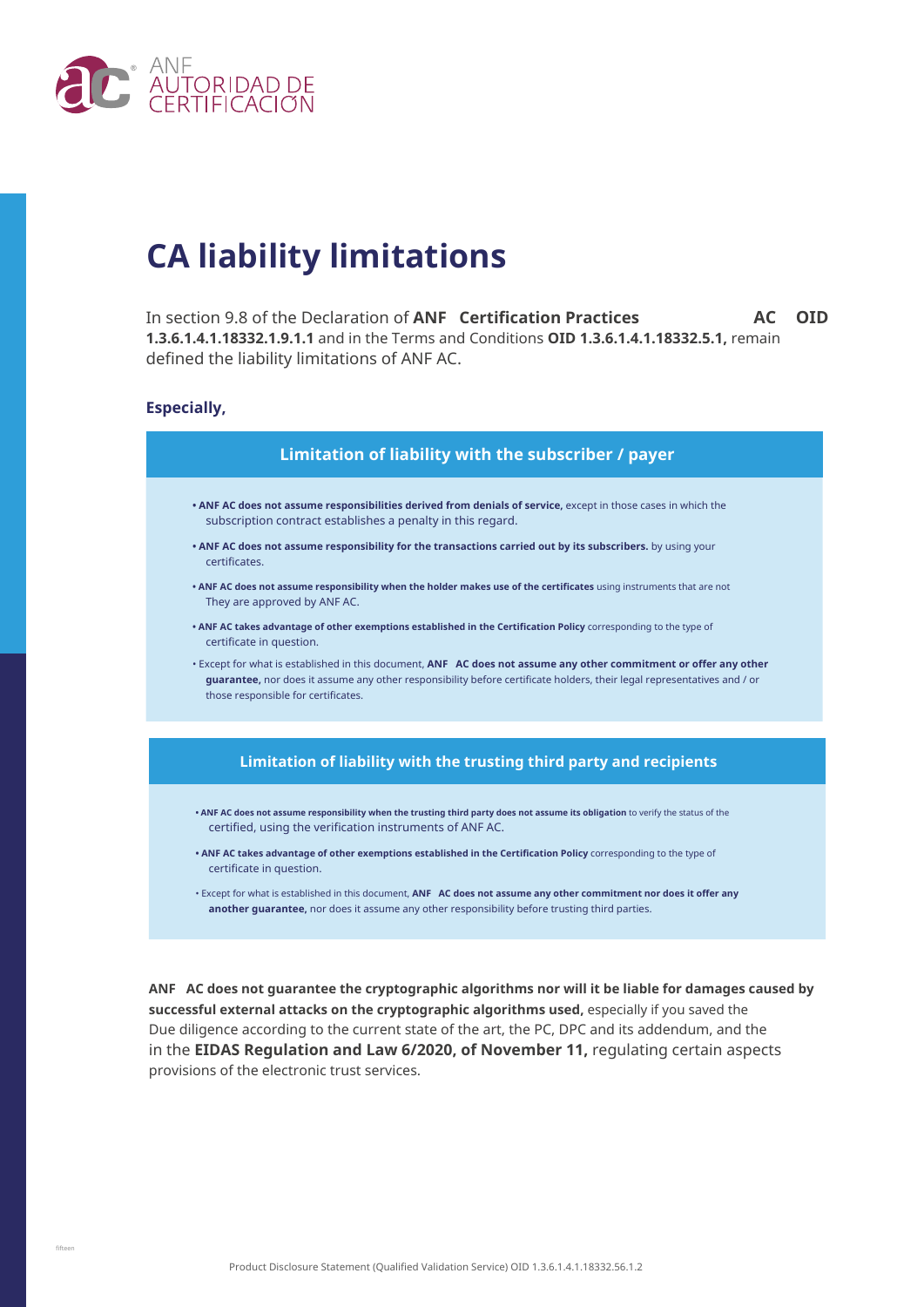![](_page_15_Picture_0.jpeg)

#### **It will not be liable for any software that has not been provided directly by ANF AC.**

In l**electronic seal certificates and TSA / TSU certificates,** issued with the rating of qualified, the limit assumed by the CA is established in the certificate itself, specifically in the Extension "**QcStatements**" in the countryside "**QcLimitValue**" **OID 0.4.0.1862.1.2.** and / or in the proprietary extension **OID 1.3.6.4.1.18332.41.1.**

**If no amount is set, it should be interpreted that the CA in its QSVSP operations does not assume the use of this certificate for transactions that carry any financial risk, and therefore the compensation limit is zero.**

### **Service Level Agreement (SLA)**

**ANF AC, is committed to the quality of its services,** and has prepared the document corresponding SLA (Service Level Agreement) with the **OID 1.3.6.1.4.1.18332.5.4**

#### **GUARANTEE OF RESPONSE TO REQUESTS**

The service measures the time elapsed between the registration of the request in its systems until the start of its treatment, also controlling the workload of each server. Docker technology is used to ensure that the response time, regardless of concurrency and peak consumption points, is always within optimal parameters.

# **two**

**1**

#### **SERVICE CONTINUITY GUARANTEE**

ANF AC, guarantees a service level of 99.99%. In the event of a service interruption, the following table shows the penalty that THE CLIENT is entitled to receive according to the degree of non-compliance with the objective, based on the average monthly response time by deduction of interruptions.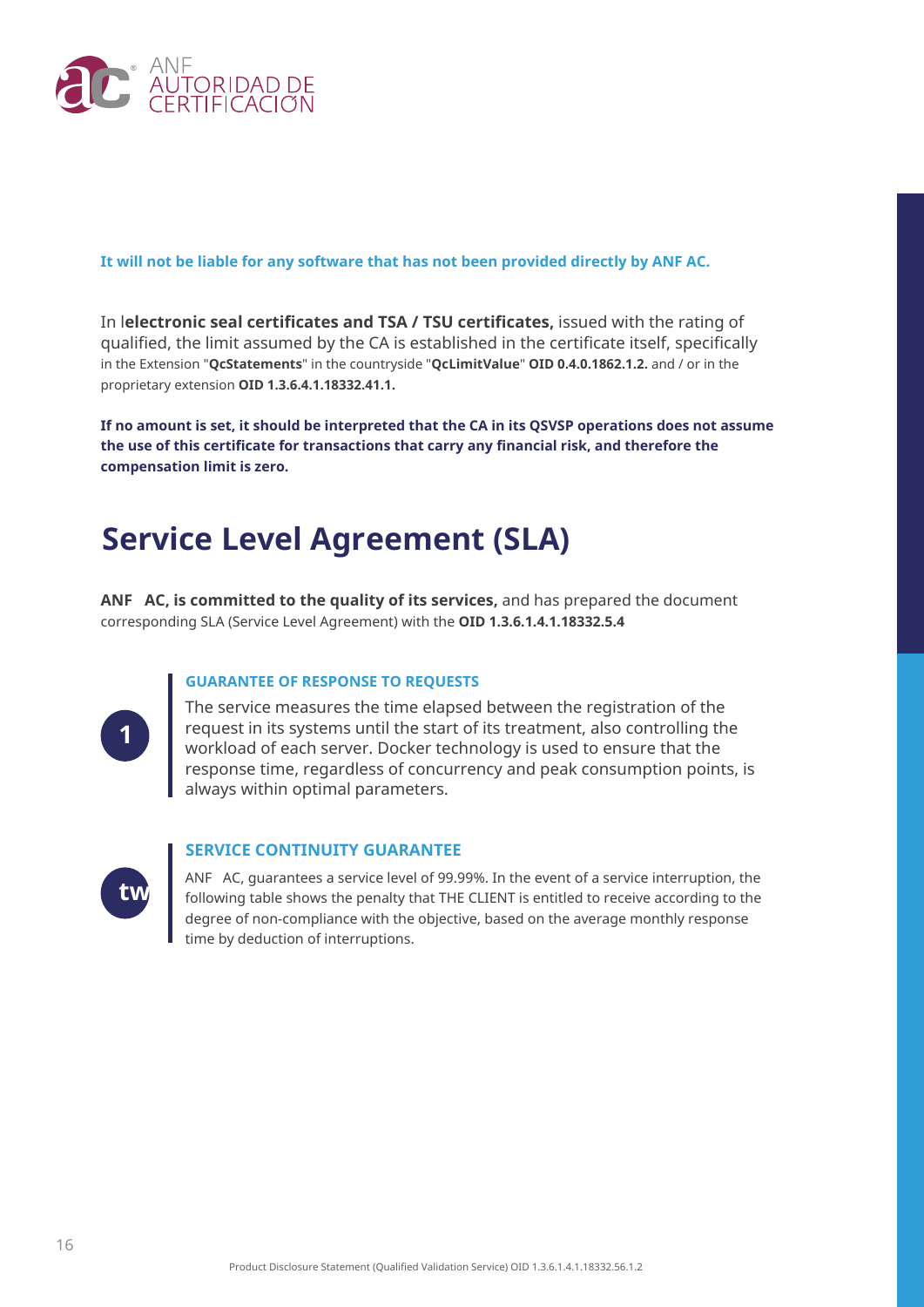![](_page_16_Picture_0.jpeg)

# **Privacy Policy**

**ANF AC is the entity responsible for the processing of personal data.**

**• ANF AC has a Privacy Policy published in,**

![](_page_16_Picture_4.jpeg)

https://www.anf.es/politica-de-privacidad/

**ANF AC, is committed to the quality of its services,** and has prepared the document corresponding SLA (Service Level Agreement) with the **OID 1.3.6.1.4.1.18332.5.4**

![](_page_16_Picture_7.jpeg)

**ANF AC protects its personal data files in accordance with the provisions of Organic Law 3/2018, of December 5, Protection of Personal Data for the Guarantee of digital rights, and Regulation (EU) 2016/679 of the European Parliament and of the Council of 27 April 2016,** on the protection of natural persons with regard to the processing of personal data and the free circulation of these data and by which Directive 95/46 / EC (General Data Protection Regulation) is repealed.

**In accordance with Art. 8 of Law 6/2020, of November 11, regulating certain aspects of electronic trust services, this CPS is the security document for the purposes provided for in the legislation on data protection of a personal nature.**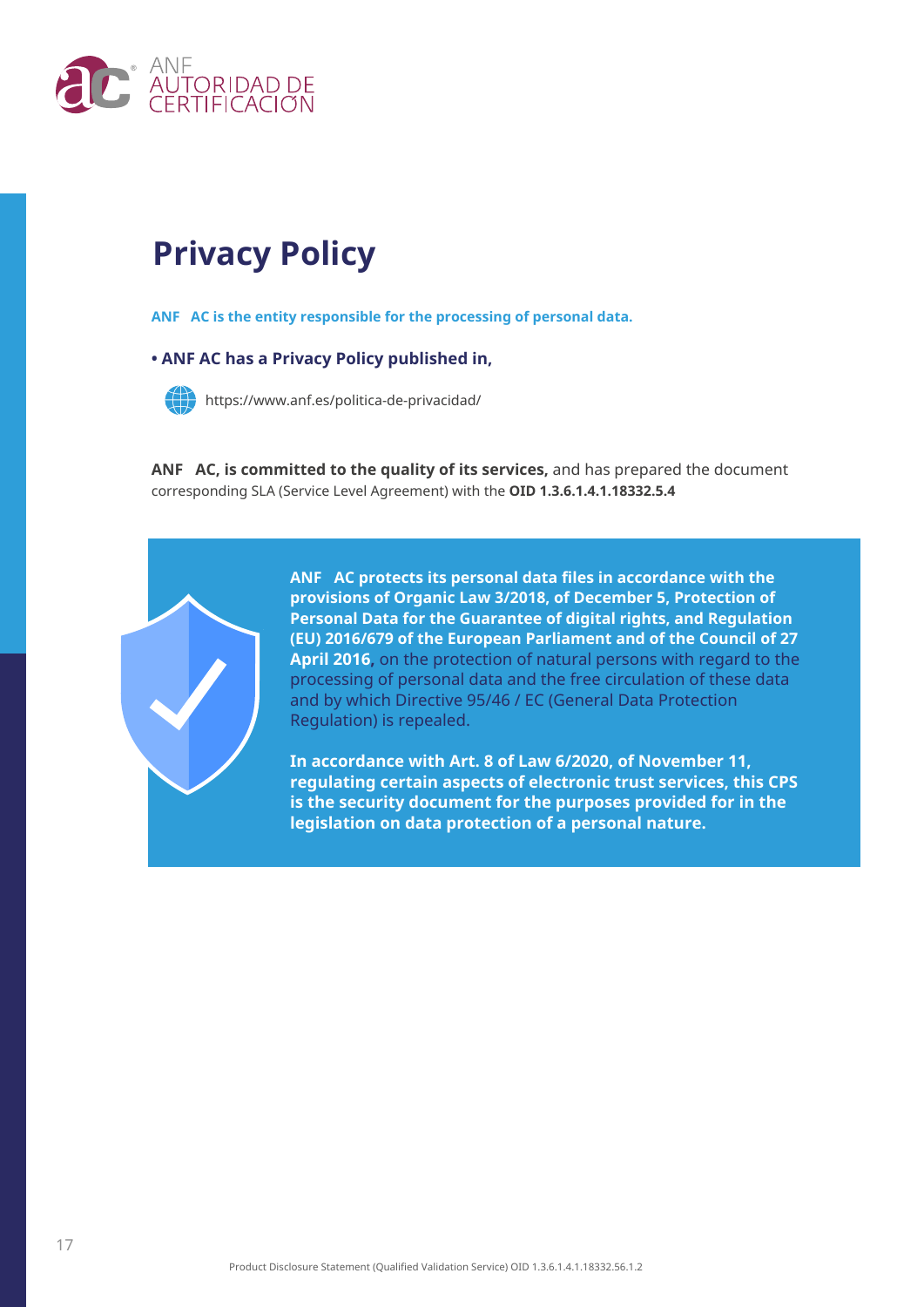![](_page_17_Picture_0.jpeg)

**ANF AC has carried out a Data Protection Impact Assessment (EIPD) with a low risk level result.**

**• ANF AC publishes its Register of Data Processing Activities in,**

![](_page_17_Picture_3.jpeg)

**• To exercise the rights of the interested parties, you can contact our Data Protection Delegate,**

![](_page_17_Picture_5.jpeg)

delegadoprotecciondatos@anf.es

**• It also has an online form,**

![](_page_17_Picture_8.jpeg)

https://www.anf.es/ejercicio-de-dere c h o<sup>S /</sup>

**• For personal visit, previously arranged • You can call the phone:**

![](_page_17_Picture_12.jpeg)

Gran de les Vía Corts Catalanes, 996 **(20 + 34 932 661 614** 08018 - Barcelona (Spain)

# **Return policy**

![](_page_17_Picture_16.jpeg)

**It does not apply to the qualified validation service of electronic signatures and seals.**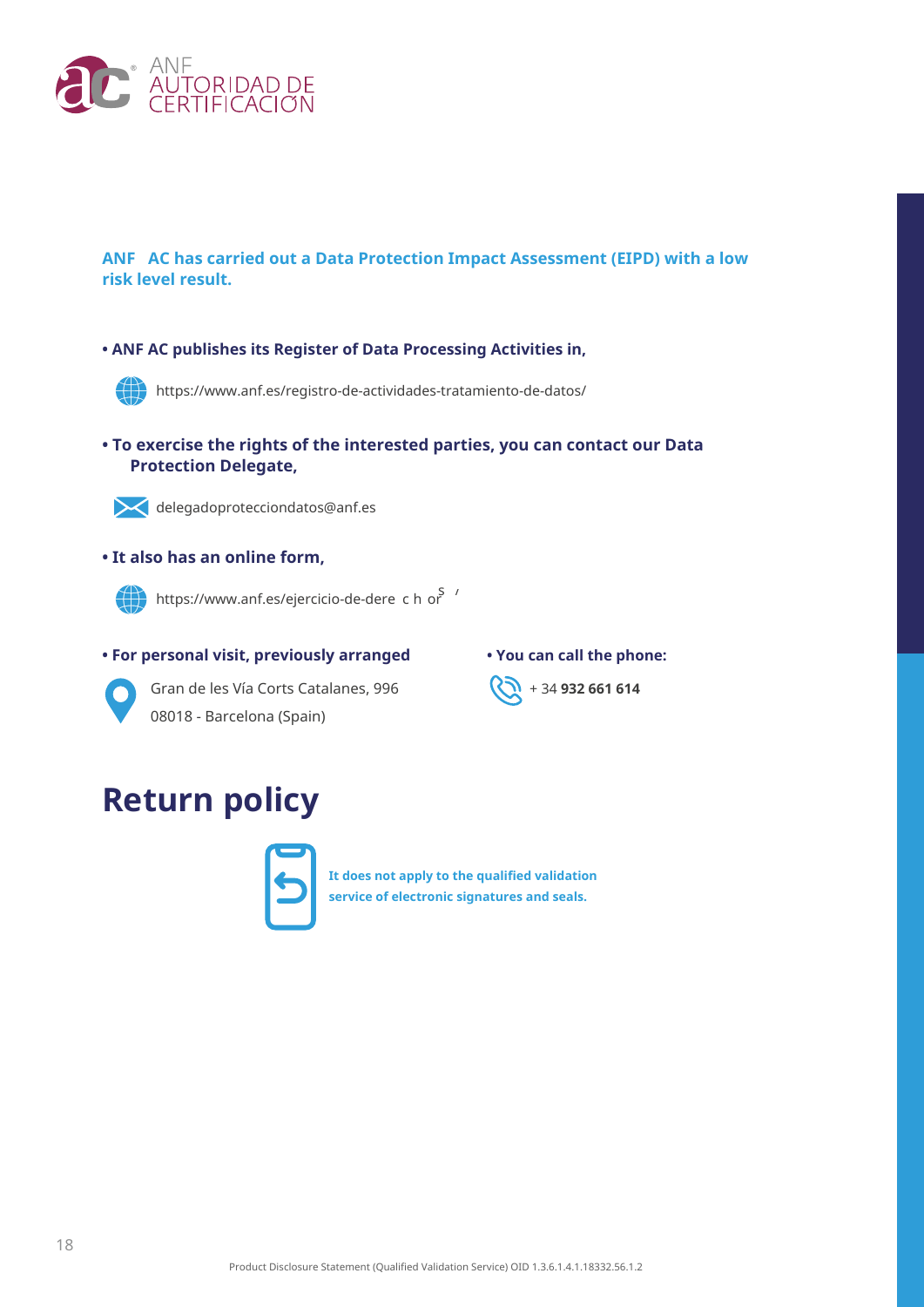![](_page_18_Picture_0.jpeg)

### **Applicable law, inquiries and complaints**

#### **ANF AC's electronic time stamping service is carried out in accordance with,**

- **Regulation (EU) No. 910/2014, of the European Parliament and of the Council, of July 23 from 2014,** on electronic identification and trust services for electronic transactions in the internal market (eIDAS).
- **Law 6/2020, of November 11,** regulating certain aspects of electronic trust services.

#### **ANF AC, makes available to subscribers and third parties who trust online service for,**

- **• Report problem with your certificate in,** https://micertificado.anf.es/
- **• Report breach or misuse in,** https://anf.es/sat-incumplimiento-uso-indebido/
- **• Open an incident in,** https://www.anf.es/ac/abrir-incidencia

#### **It also offers customer service through the following channels:**

- **• In person, administrative address,** legal and technical, arranging a previous interview days working days of **9 a.m. to 2 p.m. and 3 p.m. at 18 h.**
- By phone, +**34 932 661 614**
- **• e-mail,**
	- ◊ Administration: **administracion@anf.es**
	- ◊ Technical: **support@anf.es**
	- ◊ Commercial: **info@anf.es**
	- ◊ Legal: **mcmateo@anf.es**
	- ◊ Data protection: **delegadoprotecciondatos@anf.es**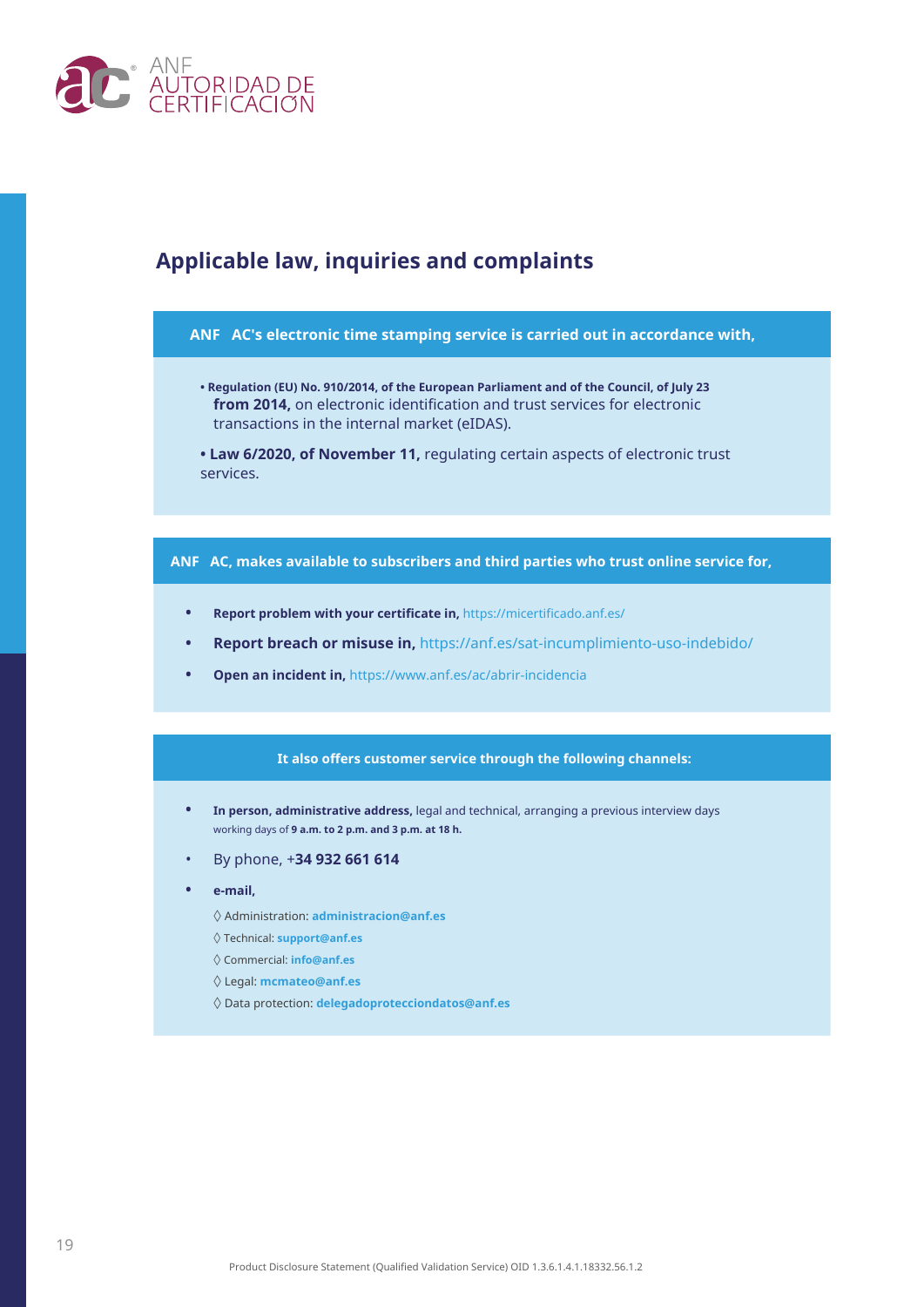![](_page_19_Picture_0.jpeg)

### **Applicable norms and standards**

The qualified certificate issuance service is carried out in accordance with reference standards, by way of example, it should be noted:

- **ETSI EN 319 401** "General Policy Requirements for Trust Service Providers"
- **ETSI EN 319 411** "Part 1: General Requirements"
- **ETSI EN319 411** "Part 2: Requirements for Trust Service- Providers issuing EUQualified Certificates"
- **ETSI EN 319 412** "Electronic Signatures and Infrastructures (ESI): Certificate Profiles"
- **ETSI EN 319 122-1** "CAdES digital signatures, Part 1: Building blocks and CAdES baseline signatures"
- **ETSI EN 319 122-2** "CAdES digital signatures, Part 2: Extended CAdES signatures"
- **ETSI EN 319 132-1** "XAdES digital signatures, Part 1: Building blocks and XAdES baseline signatures"
- **ETSI EN 319 132-2** "XAdES digital signatures, Part 2: Extended XAdES signatures"
- **ETSI EN 319 142-1** "PAdES digital signatures, Part 1: Building blocks and PAdES baseline signatures"
- **ETSI EN 319 142-2** "PAdES digital signatures, Part 2: Additional PAdES signatures profiles"
- **IETF RFC 3647** "Public Key Infrastructure Certificate Policy and Certification Practices Framework"
- **IETF RFC 6960** "Public Key Infrastructure Online Certificate Status Protocol OCSP"
- **IETF RFC 3739** "Public Key Infrastructure: Qualified Certificates Profile"
- **IETF RFC 3161** "Internet X.509 Public Key Infrastructure Time-stamp Protocol"
- **ETSI TS 119 312** "Electronic Signatures and Infrastructures (ESI); Cryptographic Suites "
- **ETSI TS 119 612** "Electronic Signatures and Infrastructures (ESI), Trusted Lists"
- **ETSI TS 119 441** "Policy requirements for TSP providing signature validation services"
- **ETSI TS 119 172-1** "Signature Policies, Part 1: Building blocks and table of contents for humanreadable signature policy documents"
- **ETSI TS 119 172-2** "Signature Policies, Part 2: XML format for signature policies"
- **ETSI TS 119 102-1** Procedures for Creation and Validation of AdES Digital Signatures; Part 1: Creation and Validation "
- **ETSI TS 119 102-2** Procedures for Creation and Validation of AdES Digital Signatures; Part 2: Signature Validation Report "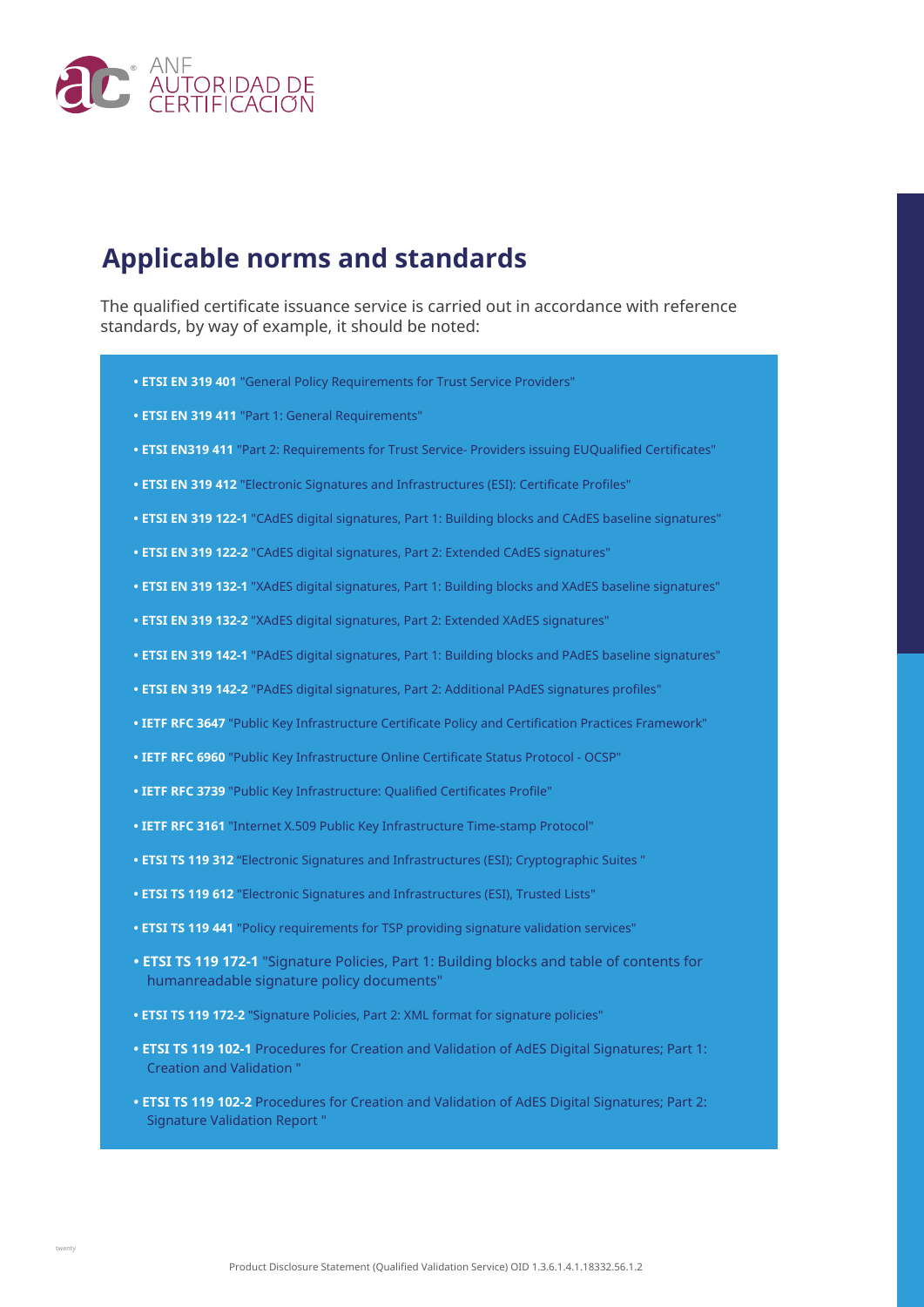![](_page_20_Picture_0.jpeg)

### **Dispute resolution**

#### **EXTRAJUDICIAL PROCEDURE**

**ANF AC will endeavor to amicably resolve conflicts that arise** with third parties for the exercise of their activity, only resorting to the procedure provided in the following section, when the agreement between the parties is unattainable.

#### **JUDICIAL PROCEDEMENT**

**ANF AC submits voluntarily, for the solution of any litigious question that could arise from the exercise of their activity,** to the institutional arbitration of the Arbitration Tribunal of the Distribution Business Council (TACED) https://www.taced.es, who is entrusted with the appointment of the Arbitrator - who will be the only one - and the administration of the arbitration - which will be fair - in accordance with its Regulations, binding itself from now on to comply with the arbitration decision.

If for any reason it is not possible to settle the controversy through the arbitration procedure outlined in the previous point, the Parties waive any other jurisdiction that may correspond to them and submit to the Courts for the resolution of any conflict that may arise between them. of the city of Barcelona, renouncing its own jurisdiction if it were different.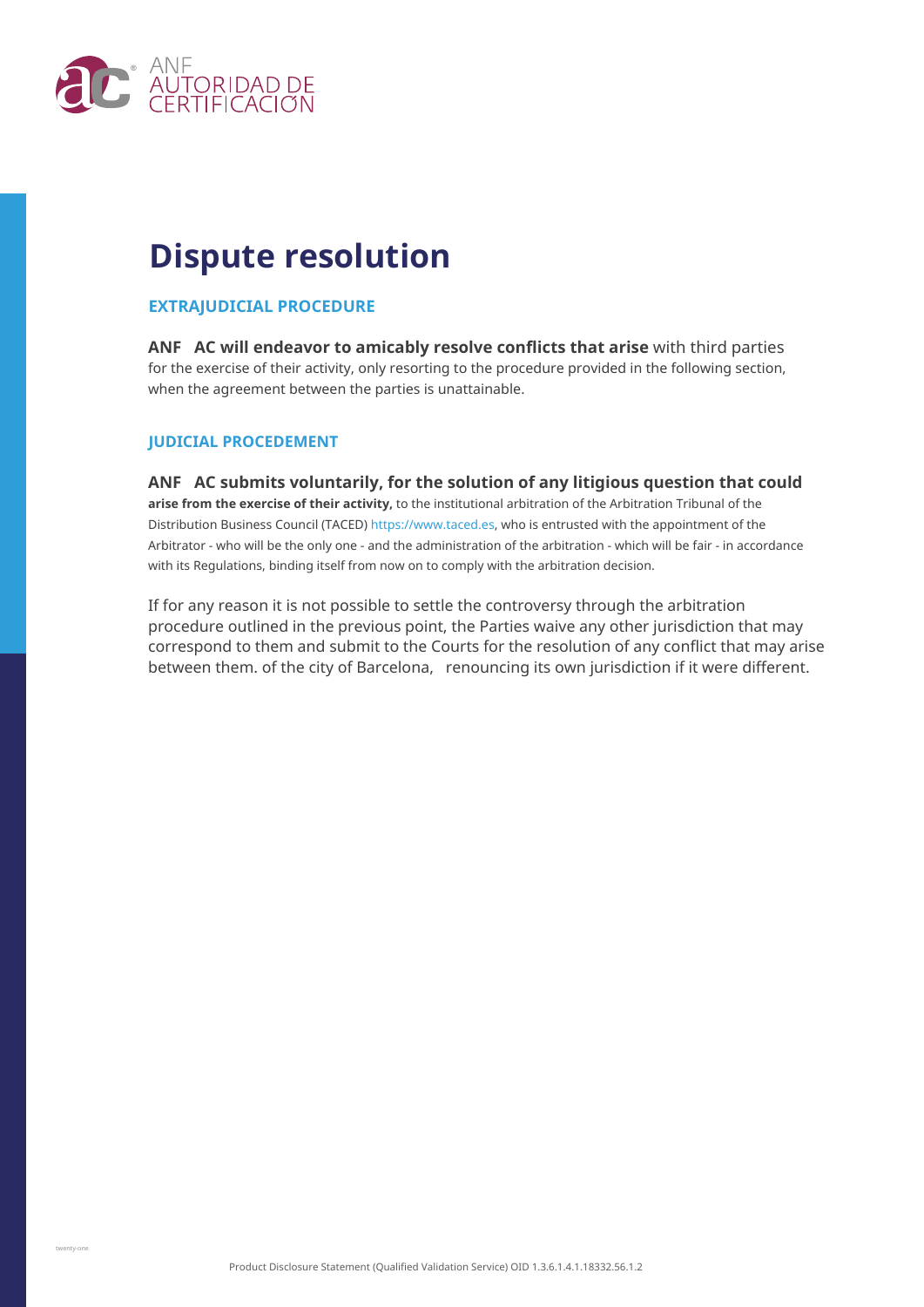![](_page_21_Picture_0.jpeg)

### **ANF AC official audits and accreditations**

#### **ANF AC, as a Qualified Trust Service Provider, has achieved official accreditation of its Public Key Infrastructure (PKI) in the following services:**

- Issuance of qualified certificates of **Electronic signature.**
- Issuance of qualified certificates of **public employee.**
- Issuance of qualified certificates **centralized.**
- Issuance of qualified certificates **PSD2.**
- Issuance of qualified certificates of **electronic seal.**
- Issuance of qualified certificates of **electronic stamp PSD2.**
- Issuance of qualified certificates of **electronic seal and AAPP seal.**
- Issuance of qualified certificates of **SSL secure server.**
- Issuance of qualified certificates of **SSL secure server Electronic Office.**
- Electronic signature service **remote qualified.**
- Qualified service of **electronic time stamps.**
- Qualified service of **electronic delivery.**
- Qualified service of **long-term preservation.**
- Qualified service of **validation of qualified electronic signatures and seals.**

#### **In addition, ANF AC has other accreditations and approvals for advanced IT services:**

| • Mozilla, Microsoft, Apple, Google approval for <b>issuance of certificates</b><br><b>SSL electronics:</b>               |  |
|---------------------------------------------------------------------------------------------------------------------------|--|
| $\Diamond$ DV                                                                                                             |  |
| $\Diamond$ OV                                                                                                             |  |
| $\Diamond$ EV                                                                                                             |  |
| • Certification Entity (EC) in accordance with the Data Protection Agency<br><b>Scheme for Data Protection Delegates.</b> |  |
| • Certified Scanning Services (LegalSnapScan) accredited by the Agency<br>Spanish Tax Administration.                     |  |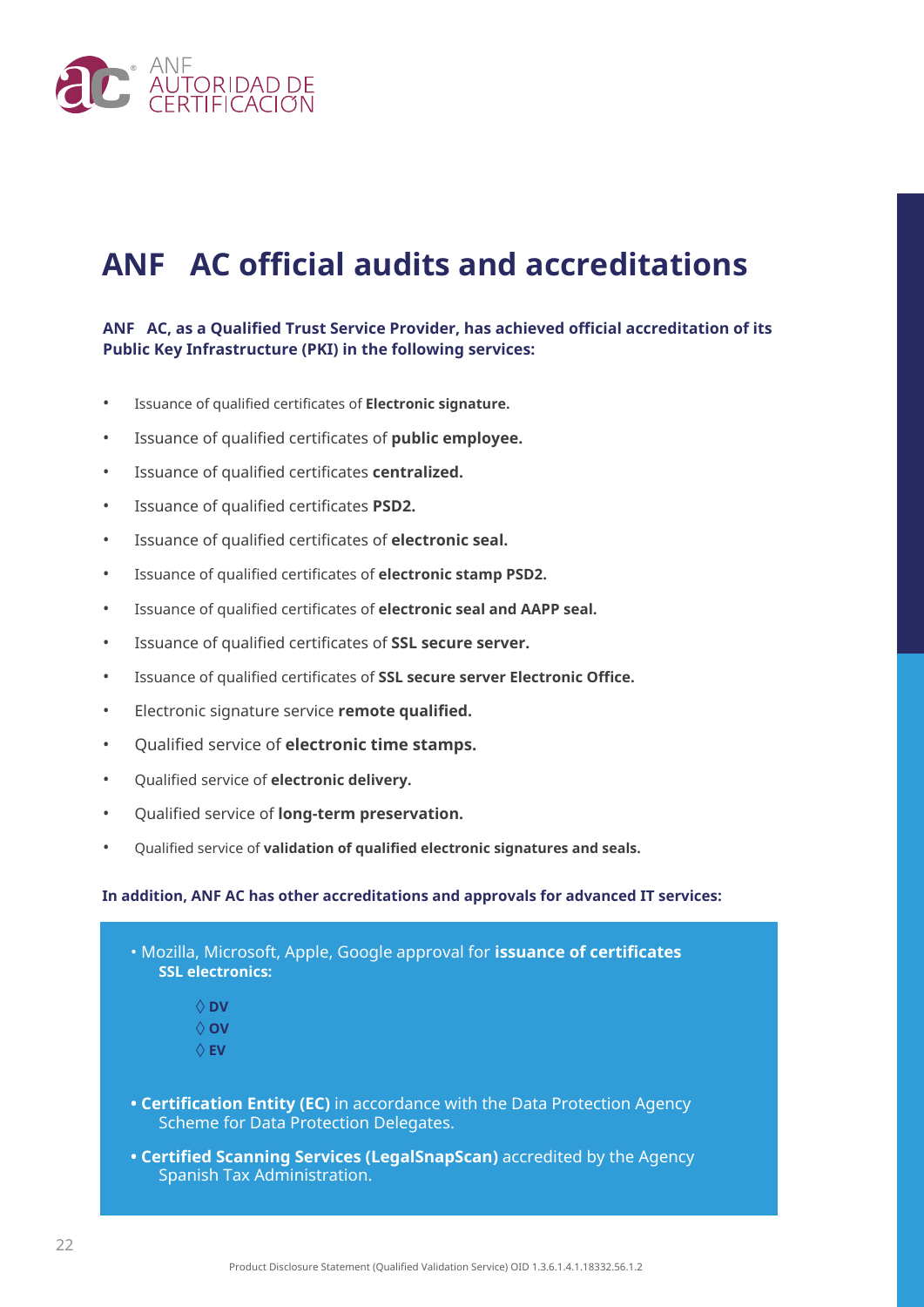![](_page_22_Picture_0.jpeg)

#### **In addition to ETSI audits (eIDAS services), ANF AC has achieved compliance audits against the standards:**

- **• ISO 27001: 2013** Information Security Management System
- **• Iso 9001** Quality of service CA
- **• ISO 17024** Certification of Persons
- **• ISO 14001** Environmental Management System

#### **Cryptographic Hardware Modules (HSM) used to provide the time stamping service,**

- The private keys of CA, CAi, TSU, and centralized end-user certificates are generated and kept in a secure cryptographic device (HSM) certified as qualified electronic signature devices (QSCD). They meet the requirements detailed in FIPS PUB 140-2 level 3 or higher, or with an EAL level 4+ or higher in accordance with ISO / IEC 15408.
- The QSCD SmartCards supplied to end users are certified and meet the requirements detailed in FIPS PUB 140-2 level 3 or higher, or with an EAL level 4+ or higher in accordance with ISO / IEC 15408.

**In the use of time stamps for low, medium or high level procedures of the National Security Scheme (ENS), the indications of the ICT Security Guide -CCN- STIC-807- will be followed.**

#### **Certifications of conformity published in,**

![](_page_22_Picture_11.jpeg)

https://www.anf.es/auditorias-de-conformidad/